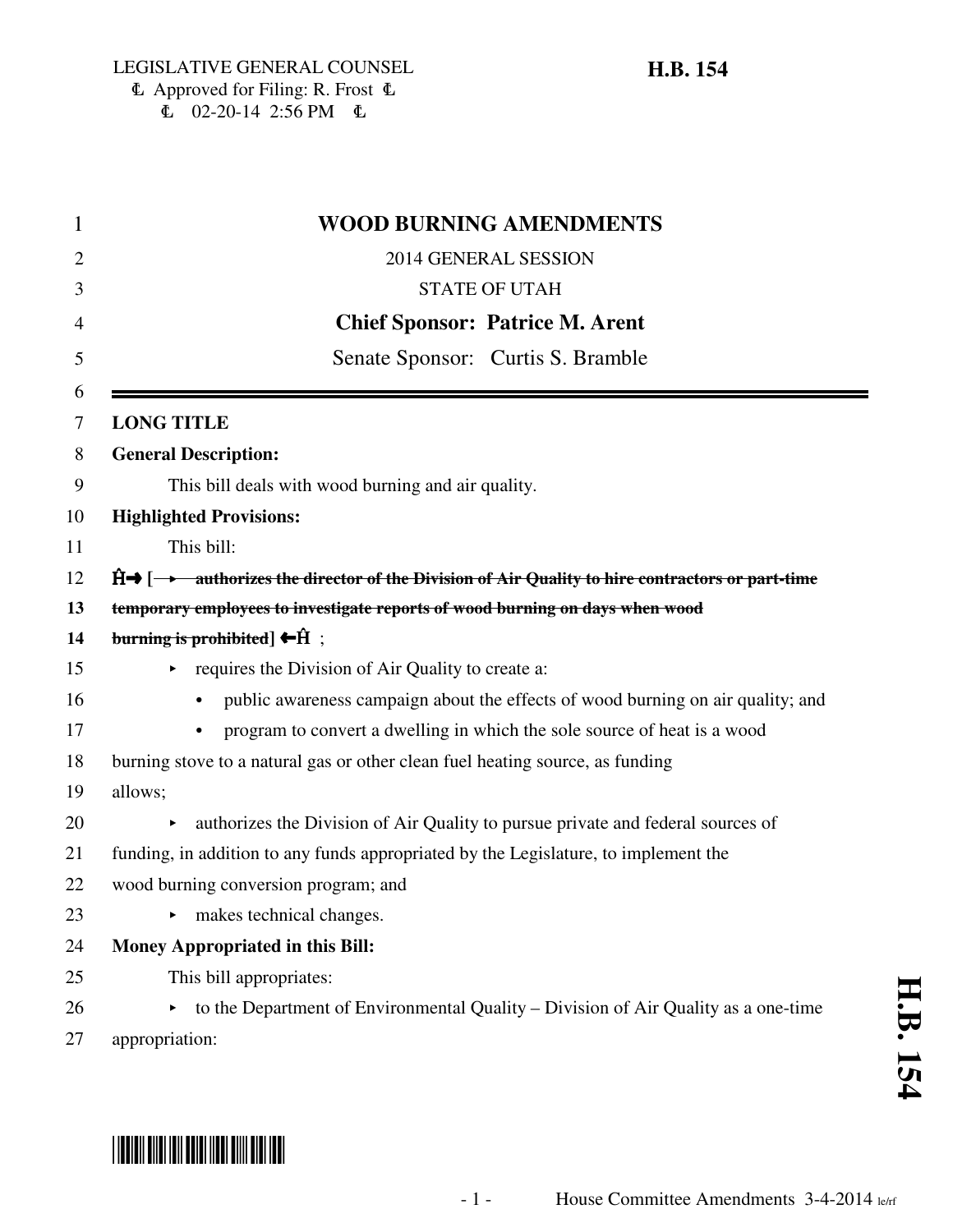| from the General Fund, one-time, $\hat{S} \rightarrow [\frac{4}{3}4, 800, 00]$ \$750,000 $\leftarrow \hat{S}$ 0 $\hat{H} \rightarrow [\frac{4}{3} \text{ and } 1]$ |                                                                                              |
|--------------------------------------------------------------------------------------------------------------------------------------------------------------------|----------------------------------------------------------------------------------------------|
| to the Department of Environmental Quality - Division of Air Quality as an<br>ongoing appropriation:                                                               |                                                                                              |
|                                                                                                                                                                    |                                                                                              |
|                                                                                                                                                                    | <b>Other Special Clauses:</b>                                                                |
|                                                                                                                                                                    | None                                                                                         |
|                                                                                                                                                                    | <b>Utah Code Sections Affected:</b>                                                          |
|                                                                                                                                                                    | <b>AMENDS:</b>                                                                               |
|                                                                                                                                                                    | 19-2-104, as last amended by Laws of Utah 2012, Chapters 43 and 360                          |
|                                                                                                                                                                    | 19-2-107, as last amended by Laws of Utah 2012, Chapter 360                                  |
|                                                                                                                                                                    | <b>ENACTS:</b>                                                                               |
|                                                                                                                                                                    | 19-2-107.5, Utah Code Annotated 1953                                                         |
|                                                                                                                                                                    | Be it enacted by the Legislature of the state of Utah:                                       |
|                                                                                                                                                                    | Section 1. Section 19-2-104 is amended to read:                                              |
|                                                                                                                                                                    | 19-2-104. Powers of board.                                                                   |
|                                                                                                                                                                    | (1) The board may make rules in accordance with Title 63G, Chapter 3, Utah                   |
|                                                                                                                                                                    | Administrative Rulemaking Act:                                                               |
|                                                                                                                                                                    | (a) regarding the control, abatement, and prevention of air pollution from all sources       |
|                                                                                                                                                                    | and the establishment of the maximum quantity of air contaminants that may be emitted by any |
|                                                                                                                                                                    | air contaminant source;                                                                      |
|                                                                                                                                                                    | (b) establishing air quality standards;                                                      |
|                                                                                                                                                                    | (c) requiring persons engaged in operations which result in air pollution to:                |
|                                                                                                                                                                    | (i) install, maintain, and use emission monitoring devices, as the board finds necessary;    |
|                                                                                                                                                                    | (ii) file periodic reports containing information relating to the rate, period of emission,  |
|                                                                                                                                                                    | and composition of the air contaminant; and                                                  |
|                                                                                                                                                                    | (iii) provide access to records relating to emissions which cause or contribute to air       |
|                                                                                                                                                                    | pollution;                                                                                   |
|                                                                                                                                                                    | $(d)$ (i) implementing:                                                                      |
|                                                                                                                                                                    | (A) Toxic Substances Control Act, Subchapter II, Asbestos Hazard Emergency                   |
|                                                                                                                                                                    | Response, 15 U.S.C. 2601 et seq.;                                                            |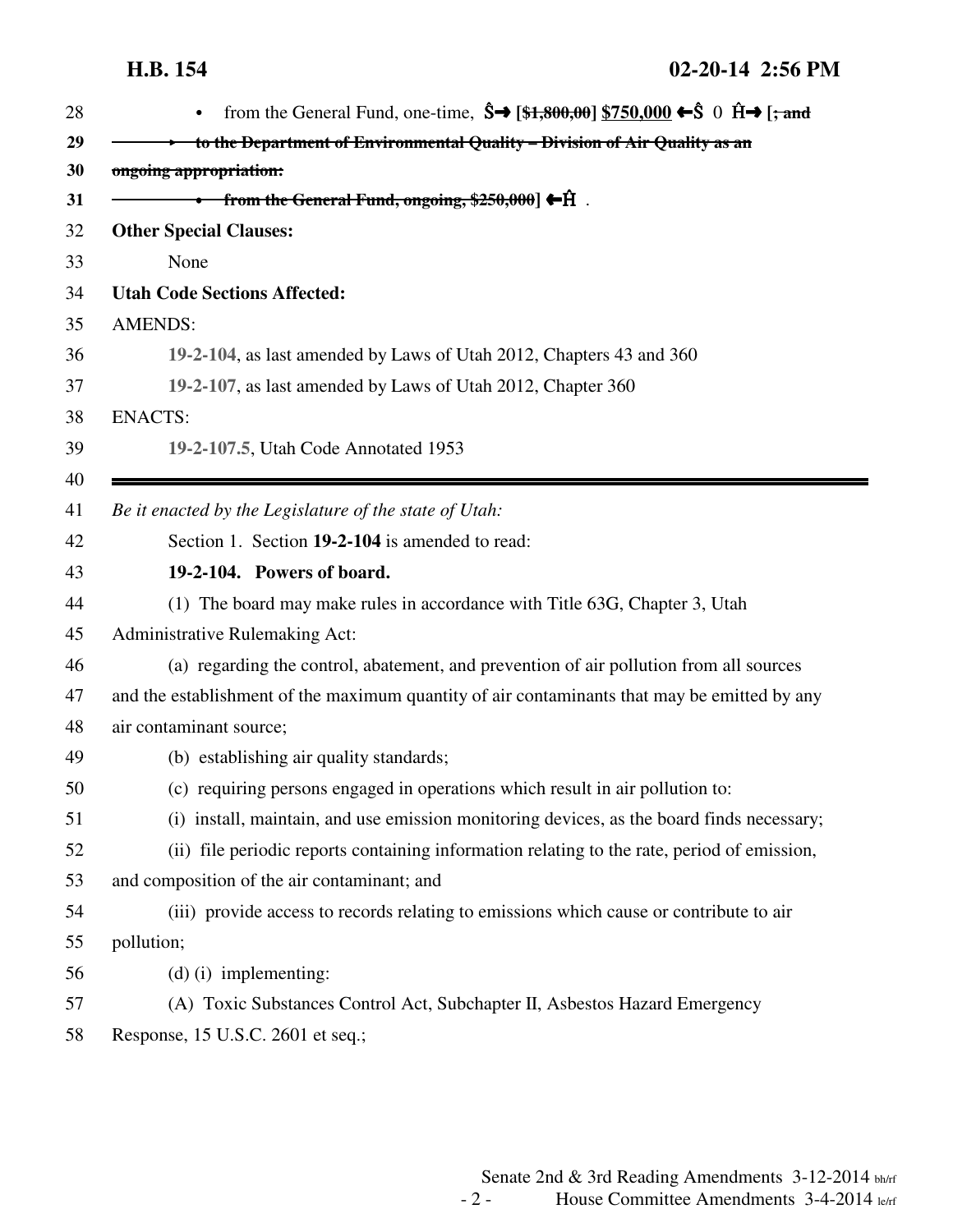## **02-20-14 2:56 PM H.B. 154**

| 245  | acquisition of any facility, land, building, machinery, or equipment or any part of them, in                                      |
|------|-----------------------------------------------------------------------------------------------------------------------------------|
| 246  | conformity with this chapter.                                                                                                     |
| 247  | (3) A consultation described in Subsection $(2)(b)(vi)$ does not relieve a person from the                                        |
| 248  | requirements of this chapter, the rules adopted under this chapter, or any other provision of                                     |
| 249  | law.                                                                                                                              |
| 250  | Section 3. Section 19-2-107.5 is enacted to read:                                                                                 |
| 251  | 19-2-107.5. Wood burning.                                                                                                         |
| 252  | (1) The division shall create a:                                                                                                  |
| 253  | (a) public awareness campaign on the effects of wood burning on air quality,                                                      |
| 254  | specifically targeting nonattainment areas; and                                                                                   |
| 255  | (b) program to assist an individual to convert a dwelling to a natural gas or other clean                                         |
| 256  | fuel heating source, as funding allows, if the individual:                                                                        |
| 257  | (i) lives in a dwelling where a wood burning stove is the sole source of heat; and                                                |
| 258  | (ii) is on the list of registered sole heating source homes.                                                                      |
| 259  | (2) The division may seek private donations and federal sources of funding to                                                     |
| 260  | supplement any funds appropriated by the Legislature to fulfill Subsection $(1)(b)$ .                                             |
| 261  | $\hat{H}$ $\rightarrow$ $\left[\frac{(3)}{12}\right]$ The director shall, as funding allows, hire part-time temporary or contract |
| 262  | employees to investigate reports of wood burning on days when wood burning is prohibited.] $\leftarrow$ H                         |
| 263  | Section 4. Appropriation.                                                                                                         |
| 264  | Under the terms and conditions of Title 63J, Chapter 1, Budgetary Procedures Act, for                                             |
| 265  | the fiscal year beginning July 1, 2014, and ending June 30, 2015, the following sums of money                                     |
| 266  | are appropriated from resources not otherwise appropriated, or reduced from amounts                                               |
| 267  | previously appropriated, out of the funds or accounts indicated. These sums of money are in                                       |
| 268  | addition to amounts previously appropriated for fiscal year 2015.                                                                 |
| 269  | To Department of Environmental Quality - Division of Air Quality                                                                  |
| 270  |                                                                                                                                   |
| 271  | Schedule of programs:                                                                                                             |
| 272  | $\hat{S} \rightarrow [\frac{61,500,000}{1}]$<br>Converting sole-source homes                                                      |
| 272a | $$500,000$ ← Ŝ                                                                                                                    |
| 273  | To Department of Environmental Quality - Division of Air Quality                                                                  |
| 274  | From General Fund, one-time<br>\$250,000                                                                                          |
| 275  | Schedule of programs:                                                                                                             |